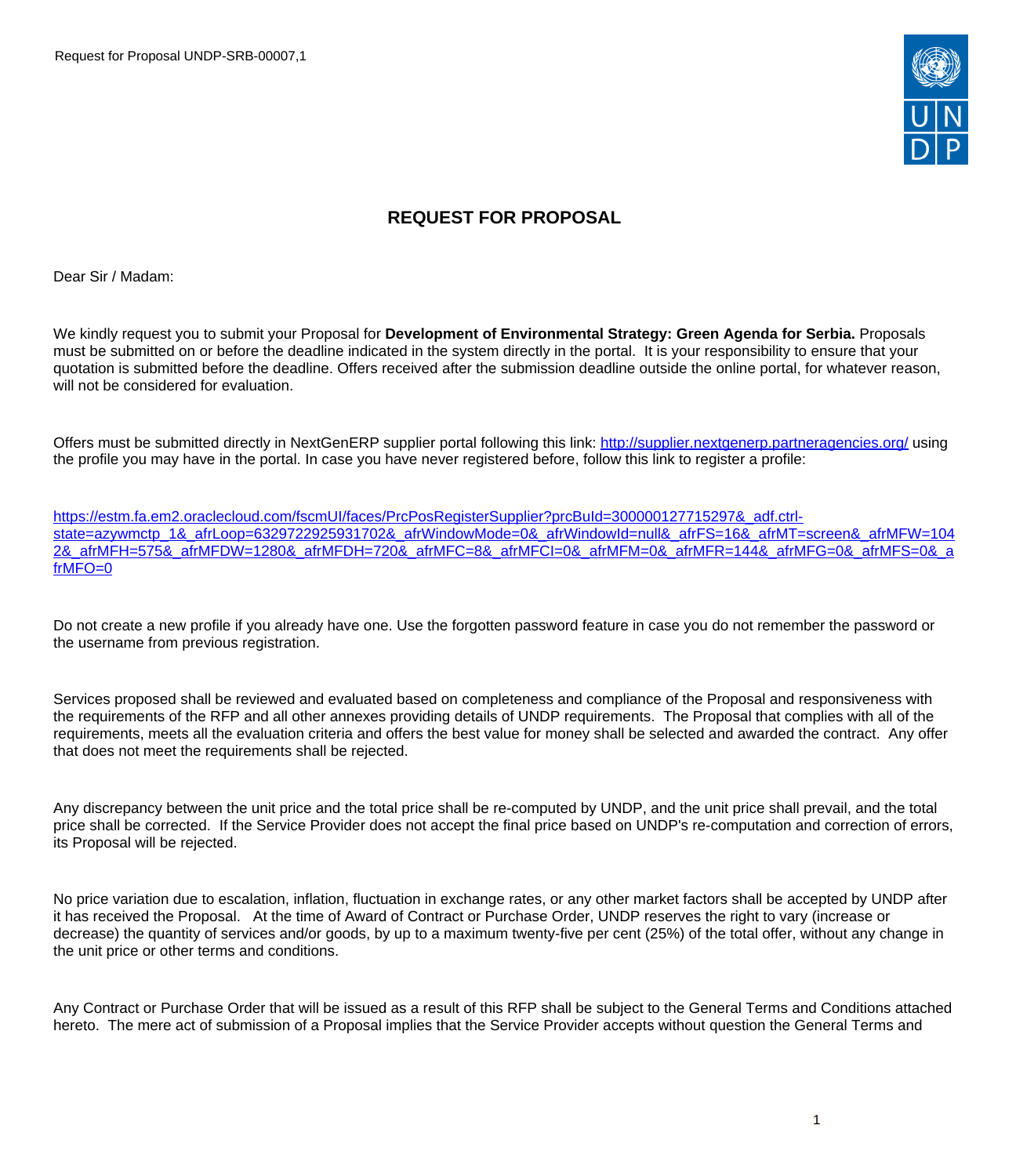

Conditions of UNDP, herein attached as Annex 3.

Please be advised that UNDP is not bound to accept any Proposal, nor award a contract or Purchase Order, nor be responsible for any costs associated with a Service Providers preparation and submission of a Proposal, regardless of the outcome or the manner of conducting the selection process.

UNDP's vendor protest procedure is intended to afford an opportunity to appeal for persons or firms not awarded a Purchase Order or Contract in a competitive procurement process. **In the event that** you believe you have not been fairly treated, you can find detailed information about vendor protest procedures in the following link:

<http://www.undp.org/content/undp/en/home/operations/procurement/business/protest-and-sanctions.html>

UNDP encourages every prospective supplier to prevent and avoid conflicts of interest, by disclosing to UNDP if you, or any of your affiliates or personnel, were involved in the preparation of the requirements, design, cost estimates, and other information used in this RFP.

UNDP implements a zero tolerance on fraud and other proscribed practices, and is committed to preventing, identifying and addressing all such acts and practices against UNDP, as well as third parties involved in UNDP activities. UNDP expects its Service Providers to adhere to the UN Supplier Code of Conduct found in this link :[https://www.un.org/Depts/ptd/sites/www.un.org.Depts.](https://www.un.org/Depts/ptd/sites/www.un.org.Depts.ptd/files/files/attachment/page/pdf/unscc/conduct_english.pdf) [ptd/files/files/attachment/page/pdf/unscc/conduct\\_english.pdf](https://www.un.org/Depts/ptd/sites/www.un.org.Depts.ptd/files/files/attachment/page/pdf/unscc/conduct_english.pdf)

Thank you and we look forward to receiving your proposal

UNDP CO Serbia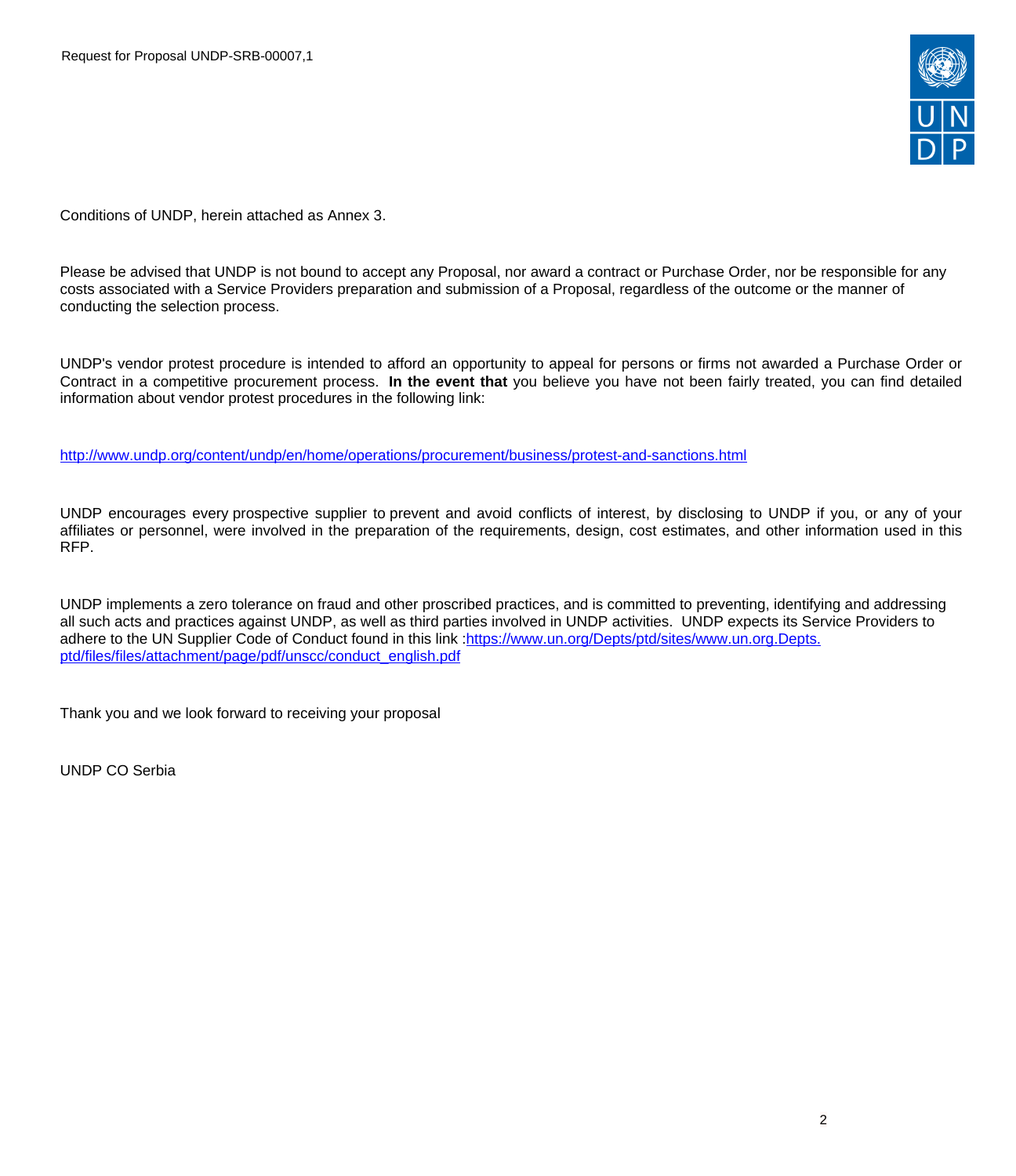

## **Table of Contents**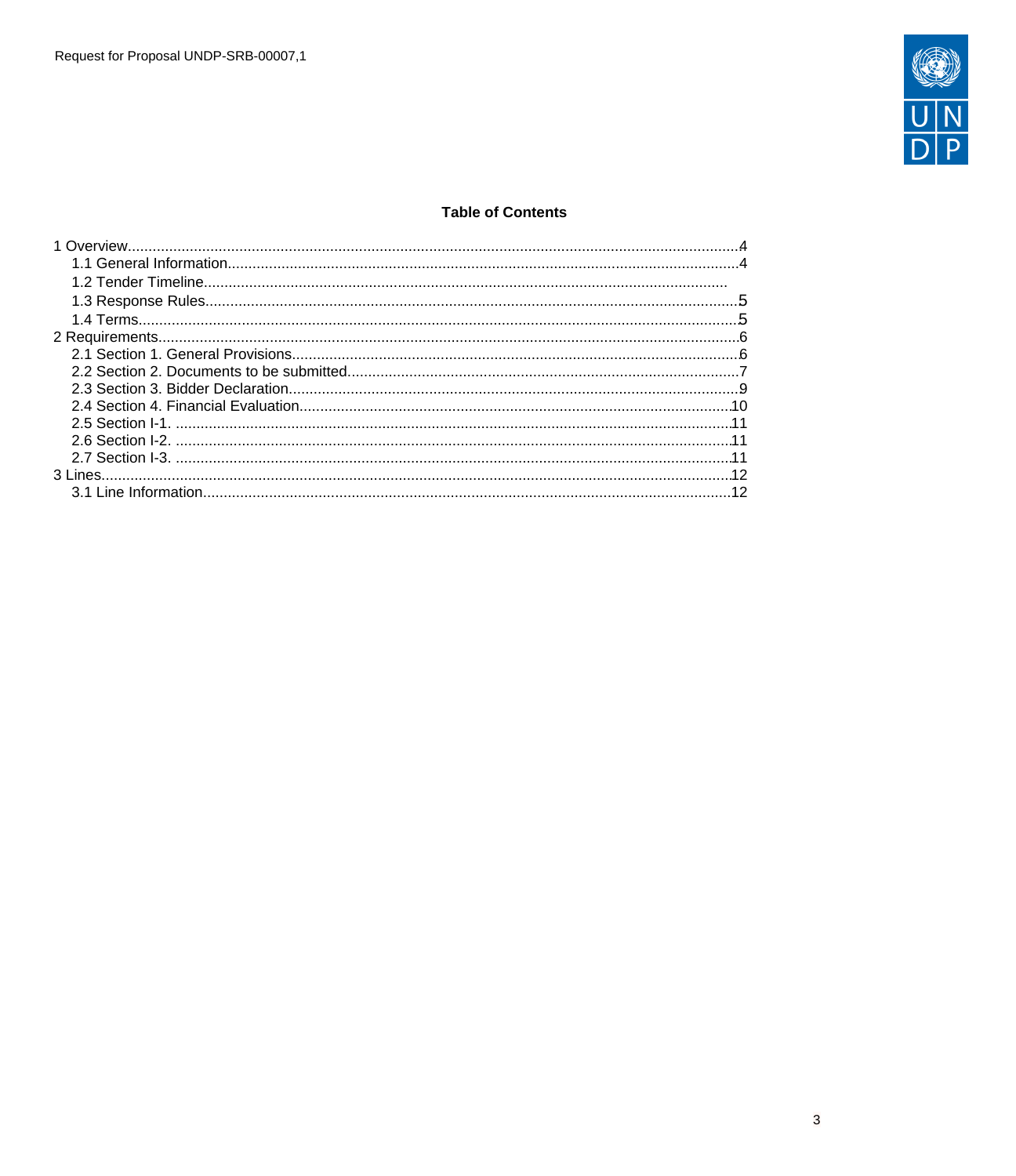

# <span id="page-3-0"></span>**1 Overview**

# <span id="page-3-1"></span>**1.1 General Information**

| <b>Title</b>               | Green Agenda for Serbia                                                                                                                                                                                                                                                                                                                                                                                                                                                                                                              |
|----------------------------|--------------------------------------------------------------------------------------------------------------------------------------------------------------------------------------------------------------------------------------------------------------------------------------------------------------------------------------------------------------------------------------------------------------------------------------------------------------------------------------------------------------------------------------|
| <b>Amendment</b>           | In case of joint venture/consortium, the following requirements shall be fulfilled cumulatively by all joint                                                                                                                                                                                                                                                                                                                                                                                                                         |
| <b>Description</b>         | venture/consortium members:                                                                                                                                                                                                                                                                                                                                                                                                                                                                                                          |
|                            | Financial Statements for 2019 and 2020 - Required minimum turnover for a bidder is US\$ 260,000 per each                                                                                                                                                                                                                                                                                                                                                                                                                             |
|                            | of the above-mentioned years;                                                                                                                                                                                                                                                                                                                                                                                                                                                                                                        |
|                            | List of completed projects - minimum of two (2) similar projects performed for the last ten (10) years.                                                                                                                                                                                                                                                                                                                                                                                                                              |
| <b>Contact Point</b>       | <b>Procurement Serbia</b>                                                                                                                                                                                                                                                                                                                                                                                                                                                                                                            |
| <b>Outcome</b>             |                                                                                                                                                                                                                                                                                                                                                                                                                                                                                                                                      |
| <b>Two Stage</b>           | Yes                                                                                                                                                                                                                                                                                                                                                                                                                                                                                                                                  |
| <b>Evaluation</b>          |                                                                                                                                                                                                                                                                                                                                                                                                                                                                                                                                      |
| E-Mail                     | procurement.rs@undp.org                                                                                                                                                                                                                                                                                                                                                                                                                                                                                                              |
| <b>Reference Number</b>    | <b>UNDP-SRB-00007</b>                                                                                                                                                                                                                                                                                                                                                                                                                                                                                                                |
| <b>Beneficiary Country</b> | Serbia                                                                                                                                                                                                                                                                                                                                                                                                                                                                                                                               |
| <b>Introduction</b>        | The United Nations Development Programme (UNDP) Country Office in Serbia invites offers from qualified                                                                                                                                                                                                                                                                                                                                                                                                                               |
|                            | suppliers for the Development of Environmental Strategy: Green Agenda for Serbia.                                                                                                                                                                                                                                                                                                                                                                                                                                                    |
|                            | Interested suppliers must submit their offer directly in the system, following the instructions in the available<br>user guide. if you have an account, log in in this link: http://supplier.nextgenerp.partneragencies.org/ using<br>your username and password. User the forgotten password/username feature if you do not remember them.<br>If you do not have an account already, you can register one following this link: https://estm.fa.em2.<br>oraclecloud.com/fscmUI/faces/PrcPosRegisterSupplier?prcBuId=300000127715271. |
|                            | Search for the specific tender using search filters and subscribe to the tender in order to get notifications in<br>case of amendments of the tender document. If you need support with the online system, you can contact<br>the contact details of this tender as indicated in the solicitation document.                                                                                                                                                                                                                          |
|                            | UNDP CO Serbia<br>Procurement                                                                                                                                                                                                                                                                                                                                                                                                                                                                                                        |
|                            | This is a two stage negotiation and all responses will be evaluated in two stages.                                                                                                                                                                                                                                                                                                                                                                                                                                                   |
| 1.2 Tender Timeline        |                                                                                                                                                                                                                                                                                                                                                                                                                                                                                                                                      |

**Preview Date Open Date** 07/06/22 13:04 PM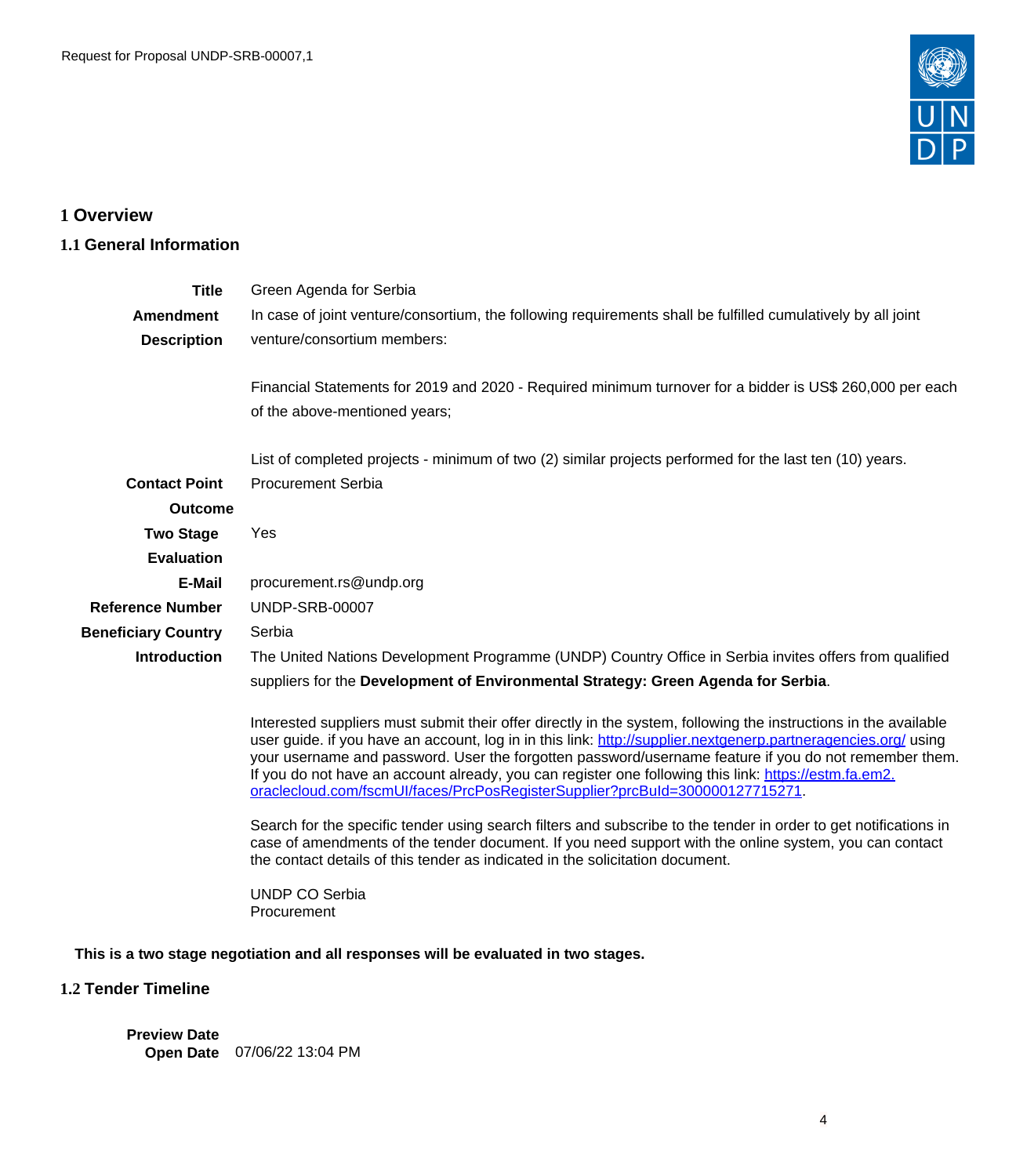

**Close Date** 27/06/22 13:00 PM

**Time Zone** Coordinated Universal Time

# <span id="page-4-0"></span>**1.3 Response Rules**

This negotiation is governed by all the rules displayed below.

| <b>Rule</b>                                              |
|----------------------------------------------------------|
| Negotiation is restricted to invited suppliers           |
| Suppliers are allowed to respond to selected lines       |
| Suppliers are allowed to provide multiple responses      |
| Suppliers are allowed to revise their submitted response |
|                                                          |

### <span id="page-4-1"></span>**1.4 Terms**

**Negotiation Currency** USD ()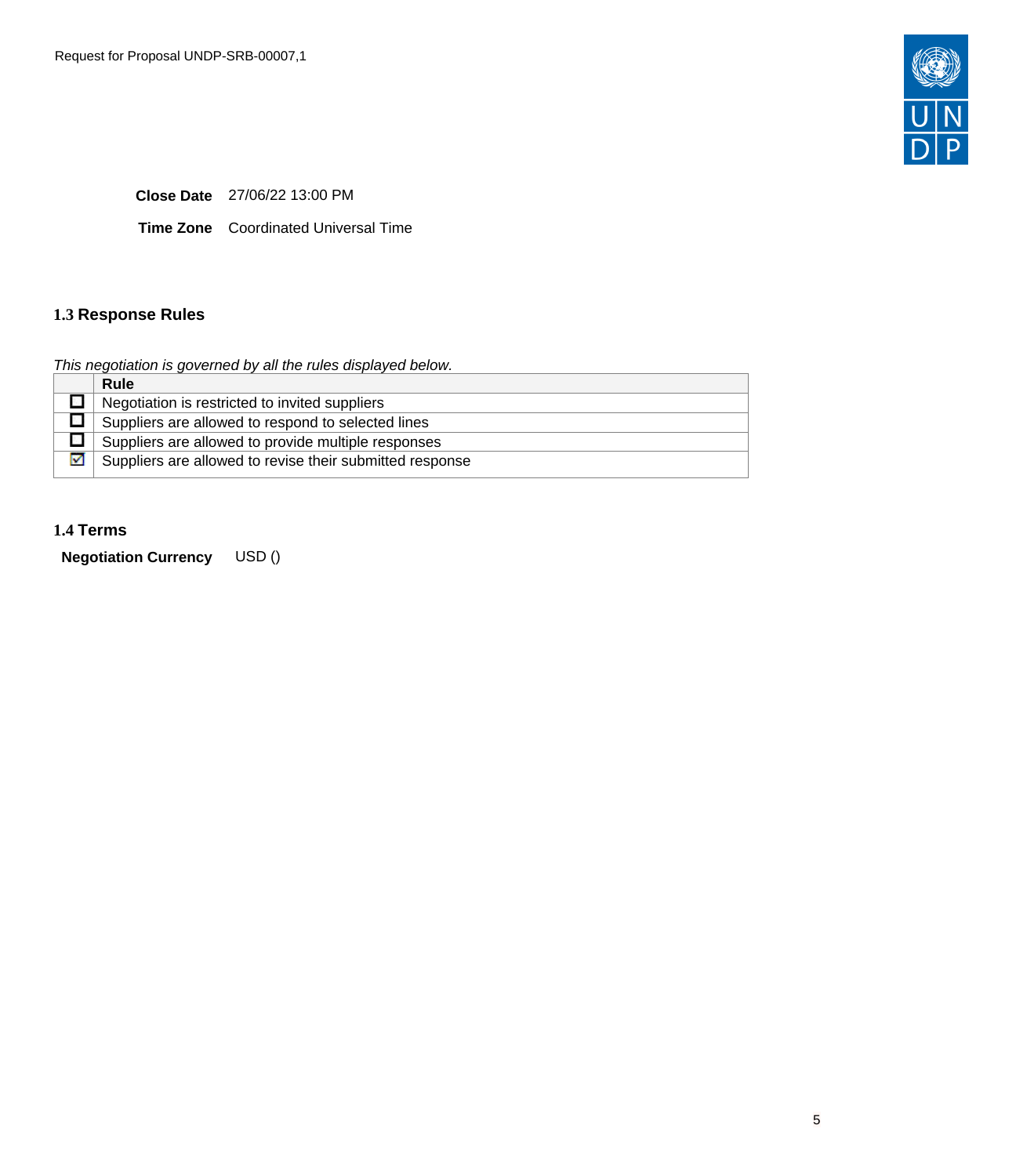

# <span id="page-5-0"></span>**2 Requirements**

\*Response is required

Please read the questions carefully and answer the questions by selecting an appropriate response. kindly also upload relevant documents where necessary.

**Kindly upload financial proposal documents in the financial section (Financial Evaluation - Commercial) only. If your financial proposal is visible in any part of the technical section, your proposal will be disqualified.**

### <span id="page-5-1"></span>**2.1 Section 1. General Provisions**

#### 1. **General Instructions**

Please read carefully the Terms of Reference describing the main scope of the requirements and other provisions to this process, herewith attached.

#### Attachments:

| File Name or URL     | <b>vpe</b> | <b>Description</b> |
|----------------------|------------|--------------------|
| UNDP CO Serbia 00007 | File       |                    |
| Terms o              |            |                    |

#### 2. **General Terms and Conditions**

UNDP Contract Terms and Conditions that will apply:

UNDP General Terms and Conditions for Contracts (Goods and-or Services)

Link: http://www.undp.org/content/undp/en/home/procurement/business/how-we-buy.html

## 3. **Special Conditions of Contract**

Liquidated Damages will be imposed under the following conditions: Percentage of the total contract price per day of delay: 1% Maximum number of days of delay: 10 Next course of action: Contract may be terminated.

### 4. **Type of Contract to be Signed**

Contract Face Sheet (Goods and/or Services) Link: https://www.undp.org/procurement/business/how-we-buy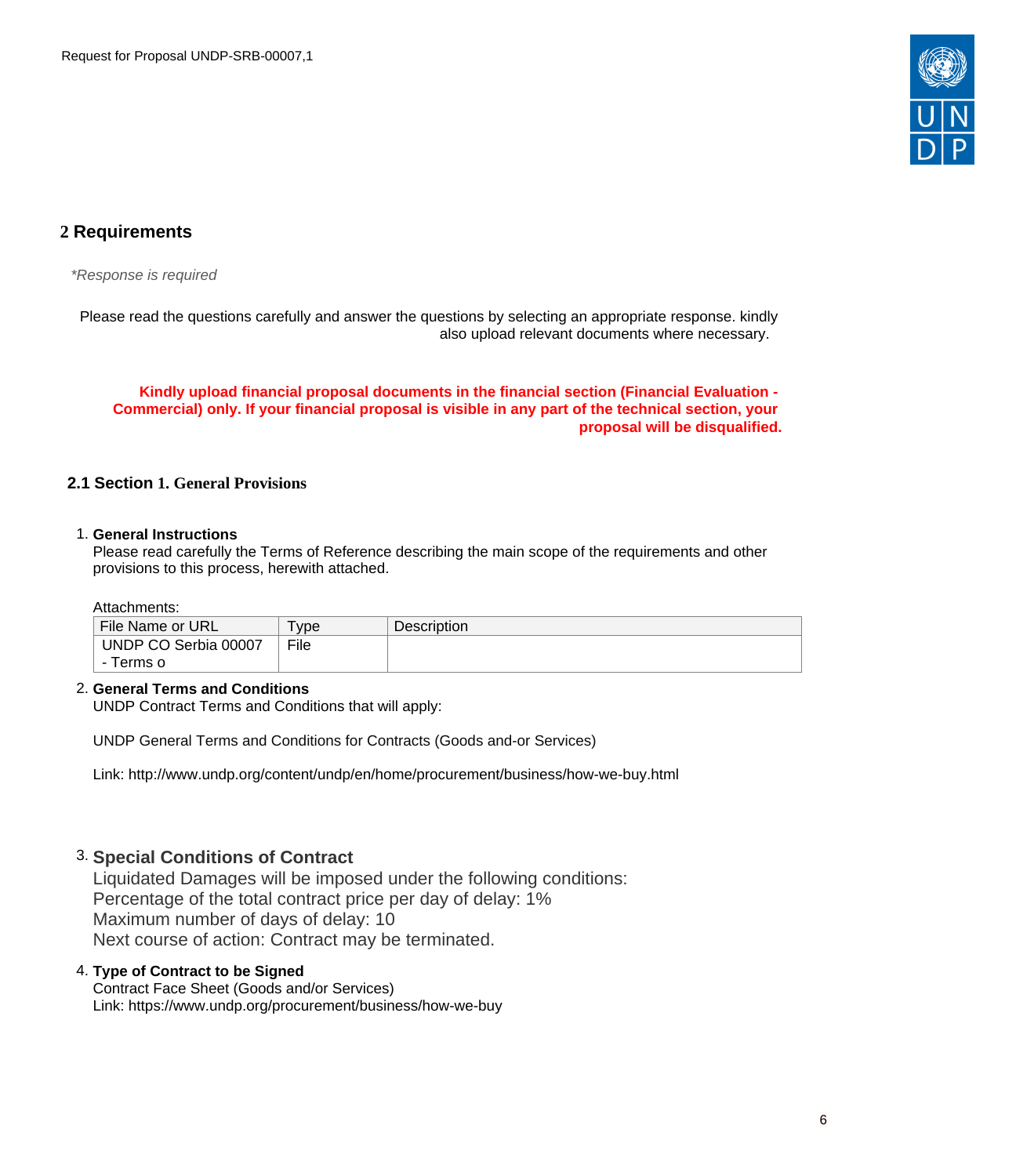

# 5. **Language of proposal**

Proposal must be in English language. The original documents and copies of original documents submitted by local companies, such as Company Registration Certificate (APR), Tax Payment Certificate, etc. can be in Serbian.. UNDP reserves the right to request translation to English at any stage of evaluation process.

### 6. **Currency of Proposal:**

United States Dollar (USD)

### 7. **Value Added Tax on Price Proposal**

Must be exclusive of VAT and other applicable indirect taxes.

### 8. **Payment Terms**

100% within 30 days after receipt of goods, works and/or services and submission of payment documentation.

In case two or more currencies are involved, payment will be effected as per the UN rate of exchange effective on the date when UNDP processes payment.

### 9. **Criteria for Evaluation and Contract Award**

Highest Combined Score (based on the 70% technical offer and 30% price weight distribution)

Full acceptance of the UNDP Contract General Terms and Conditions (GTC). This is a mandatory criterion and cannot be deleted regardless of the nature of services required. Non-acceptance of the GTC may be grounds for the rejection of the Proposal.

### **Technical Proposal**

Expertise of the Firm (30%)

Methodology, Its Appropriateness to the Condition and Timeliness of the Implementation Plan (40%)

Management Structure and Qualification of Key Personnel (30%)

### \*10. **Offer validity**

Offers shall remain valid for 90 days from the deadline for the Submission of the Quotation.

#### 11. **Clarifications**

Requests for clarification from bidders will not be accepted any later than 5 days before the submission deadline.

### <span id="page-6-0"></span>**2.2 Section 2. Documents to be submitted**

### \*1. **Company Profile**

Have you provided a profile of the company which includes a short description of the company and other relevant information concerning the requirements? It should not exceed two (2) pages;

Target: Company profile provided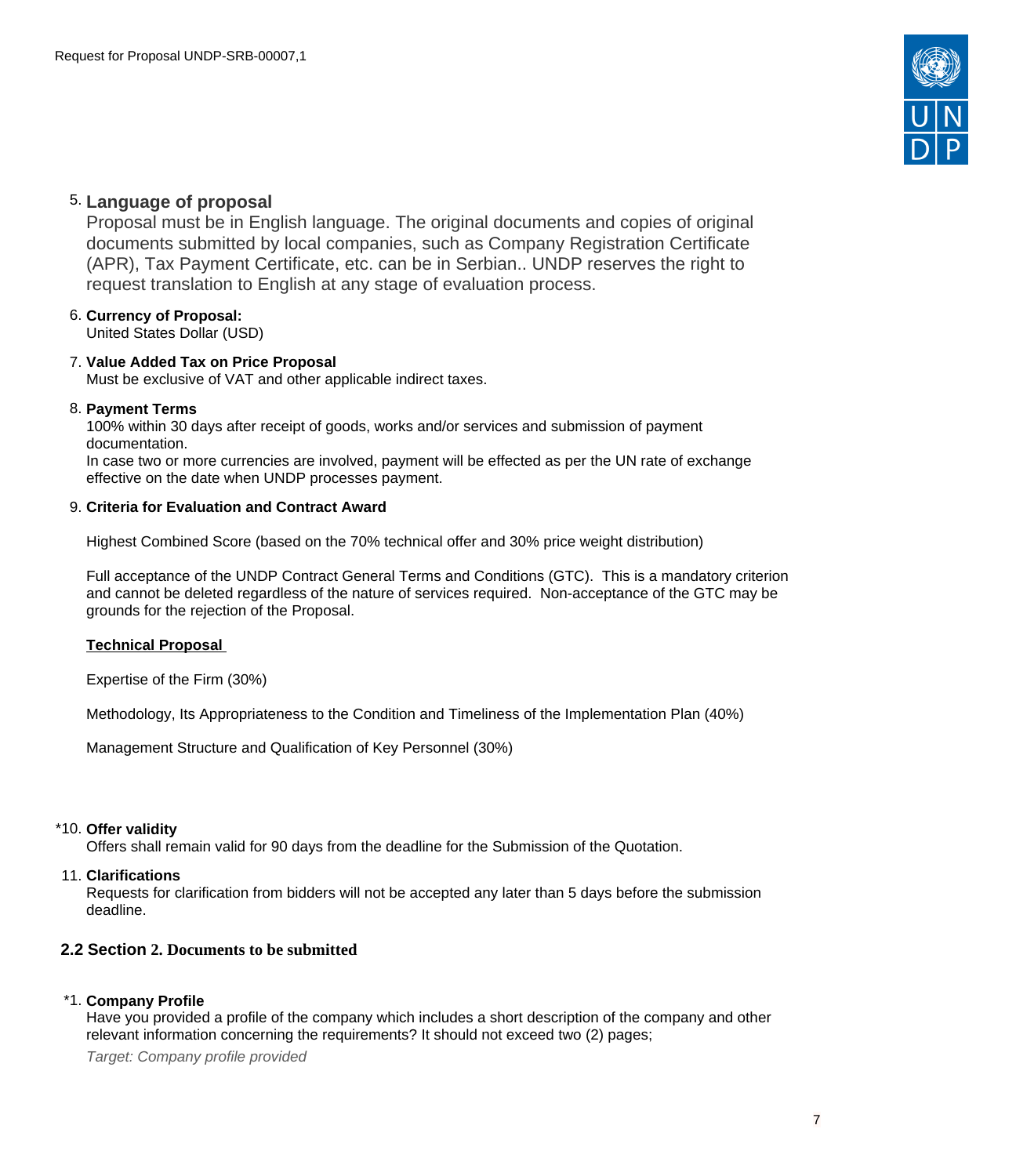

### \*2. **Legal Documents**

Have you provided legal documents including company registration certificate, legal representation, etc.?

#### \*3. **Financial Statements**

Have you uploaded the Income Statement and Balance Sheet for 2019 and 2020; Required minimum turnover for a bidder is US\$ 260,000 per each of the above-mentioned years;

Target: Financial statements provided

#### \*4. **Latest Internal Revenue Certificate / Tax Clearance**

Have you provided the Latest Internal Revenue Certificate / Tax Clearance, not older than 6 months, confirming that all taxes by the bidder have been paid. Alternatively, bidders may submit signed selfdeclaration confirming they have requested issuance of the above-mentioned Certificate from the Tax Office and UNDP reserves the right to request submission of this Certificate during the bids evaluation phase as well as the right to disqualify the offer if such Certificate is not swiftly submitted upon the mentioned request; Target: Yes

#### \*5. **List of completed projects**

Have you provided the list and value of a minimum of two (2) similar projects performed for the last ten (10) years, plus the client's contact details who may be contacted for further information on those contracts – all required details to be provided in the attached table format (please upload it as a separate attachment into the system using the provided format).

#### Attachments:

| File<br>UNDP CO Serbia 00007 | File Name or URL | vpe | Description |
|------------------------------|------------------|-----|-------------|
|                              |                  |     |             |
|                              | - List of        |     |             |

Target: List of completed projects provided

#### \*6. **Methodology for describing how the demands of the ToR will be addressed/delivered**

Have you provided a methodology for describing how the demands of the ToR will be addressed/delivered; description of work, approach, reporting conditions and quality assurance mechanisms that will be put in place, while demonstrating that the proposed methodology will be appropriate to the tasks and context of the work as per the ToR;

Target: Yes

#### \*7. **Documents establishing Qualifications of proposed team members**

Have you provided CVs for each proposed team member, specifying the exact number of years and nature of experience working in the relevant fields. CVs to be submitted in the consistent format that enables evaluation as per the criteria indicated in the attached TOR (no specific format is required). The team must have proven experience in similar projects;

**Please also attach a team structure** with clearly specified roles of the proposed team members.

Target: Key Experts and team structure provided

#### \*8. **Joint venture/consortium**

In the case of a joint venture/consortium, provide a consortium agreement that shall clearly state the leading partner/institution which will be responsible for signing and implementing the contract with UNDP. In this case, bidders shall also provide a brief presentation of each member together with the list of relevant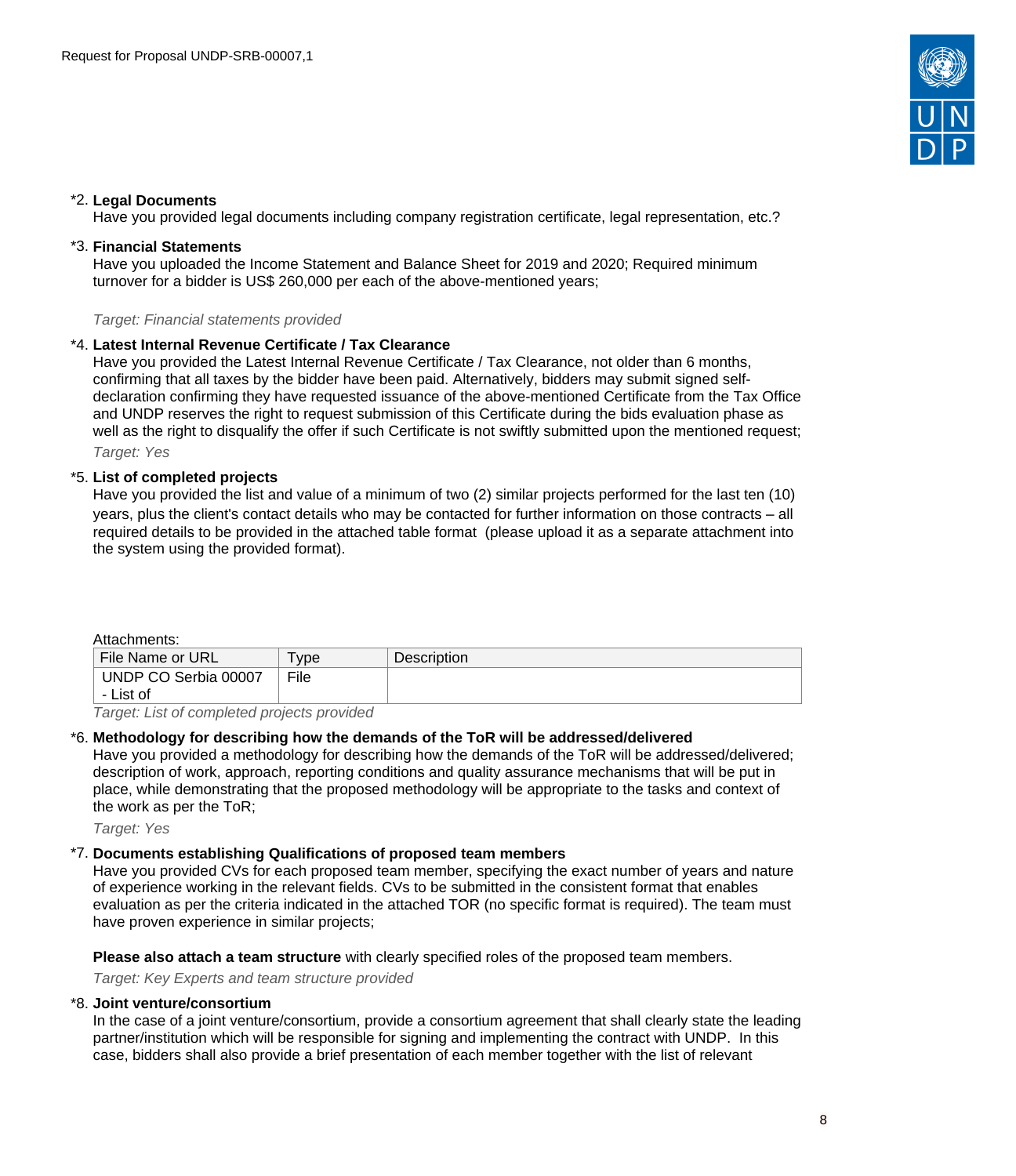

references/experience. The documentation required in this section must be submitted for all consortium partners. The majority of the required/proposed team members (key personnel) and majority of percentage of the total assignment must be the Lead Partner's responsibility. Under the Methodology, a brief description of each partner's responsibilities and related percentages of envisaged work must be stated.

### I-1. **Compliance with requirements in this section**

Internal for evaluation team: Mark the score as 1 if the offer has complied with all requirements in this section overall. Mark 0 I not. If marked as 0, the system will disqualify the offer automatically.

## <span id="page-8-0"></span>**2.3 Section 3. Bidder Declaration**

# \*1. **Requirements and Terms and Conditions**

Requirements and Terms and Conditions: I/We have read and fully understand the Request for Offer, including the Request for Offer Information and Data, Terms of Reference, the General Conditions of Contract, and any Special Conditions of Contract. I/we confirm that the Bidder agrees to be bound by them.

Target: Yes

# \*2. **Capacity and capability**

I/We confirm that the Bidder has the necessary capacity, capability, and necessary licenses to fully meet or exceed the Requirements and will be available to deliver throughout the relevant Contract period.

Target: Yes

# \*3. **Ethics**

Ethics: In submitting this Offer I/we warrant that the bidder: has not entered into any improper, illegal, collusive or anti-competitive arrangements with any Competitor; has not directly or indirectly approached any representative of the Buyer (other than the Point of Contact) to lobby or solicit information in relation to the solicitation document; has not attempted to influence, or provide any form of personal inducement, reward or benefit to any representative of the Buyer.

Target: Yes

# \*4. **Code of Conduct**

I/We confirm to undertake not to engage in proscribed practices, or any other unethical practice, with the UN or any other party, and to conduct business in a manner that averts any financial, operational, reputational or other undue risk to the UN and we have read the United Nations Supplier Code of Conduct: https://www.un.org/Depts/ptd/about-us/unsupplier-code-conduct and acknowledge that it provides the minimum standards expected of suppliers to the UN.

Target: Yes

## \*5. **Conflict of Interest**

I/We warrant that the bidder has no actual, potential, or perceived Conflict of Interest in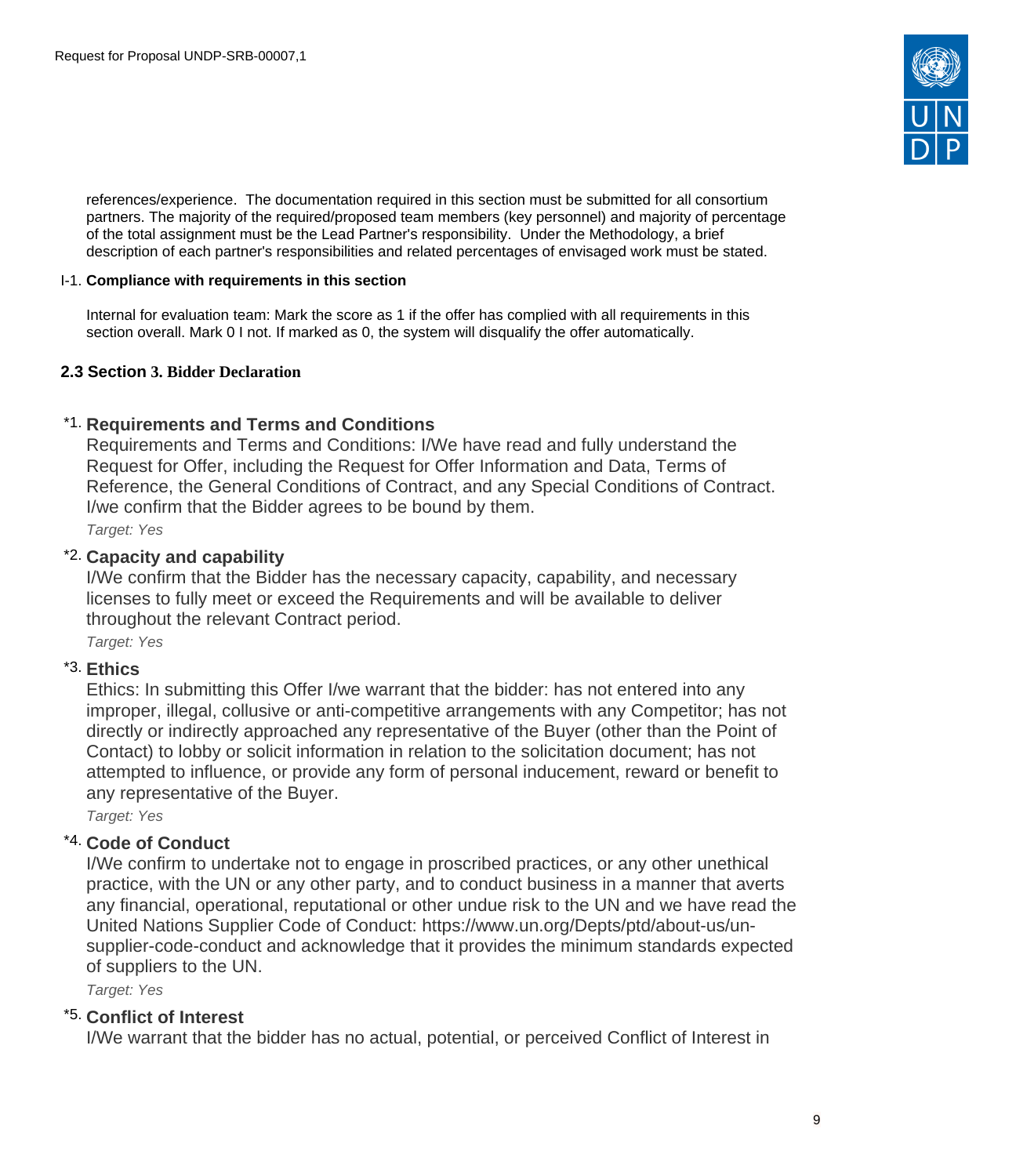

submitting this Quote or entering a Contract to deliver the Requirements. Where a Conflict of Interest arises during the process the bidder will report it immediately to the Procuring Organisation's Point of Contact.

Target: Yes

# \*6. **Prohibitions and Sanctions**

l/We hereby declare that our firm, its affiliates or subsidiaries or employees, including any JV/Consortium members or subcontractors or suppliers for any part of the contract is not under procurement prohibition by the United Nations, including but not limited to prohibitions derived from the Compendium of United Nations Security Council Sanctions Lists and have not been suspended, debarred, sanctioned or otherwise identified as ineligible by any UN Organization or the World Bank Group or any other international Organization.

Target: Yes

# \*7. **Bankruptcy**

l/We have not declared bankruptcy, are not involved in bankruptcy or receivership proceedings, and there is no judgment or pending legal action against them that could impair their operations in the foreseeable future.

Target: Yes

# \*8. **Signatory person**

I/We hereby confirm that this offer in the system is submitted by an authorized person from the company and it warrants and agrees that he/she been authorized by the Organization/s to make this declaration on its/their behalf

Target: Yes

# \*9. **Acknowledgment Statement**

I/We understand and agree that UNDP reserves the right to reject any proposal where the bidder has selected the field "No".

Target: Yes

# <span id="page-9-0"></span>**2.4 Section 4. Financial Evaluation**

## \*1. Financial Proposal

Please provide detailed pricing directly in the system using the template attached herewith, unless otherwise instructed by UNDP. By submitting the financial offer in the system, your company confirms acceptance of an all-inclusive price. The bidder will be responsible for all personnel fees, administrative and travel expenses associated with undertaking this assignment including office accommodation, secretarial assistance, printing, stationary, telephone and electronic communications, translation, interpretation and other costs incurred in this assignment. All of these costs are to be covered through the contracted lumpsum amount payable by UNDP to the Contractor upon successful completion of the potential Contract.

Attachments:

| File<br><b>URL</b><br>or<br>Name        | $-$<br>vpe              | .<br>Description |
|-----------------------------------------|-------------------------|------------------|
| $\sim$<br>00007<br>JNDP<br>serbia<br>., | $- \cdot \cdot$<br>∽ıle |                  |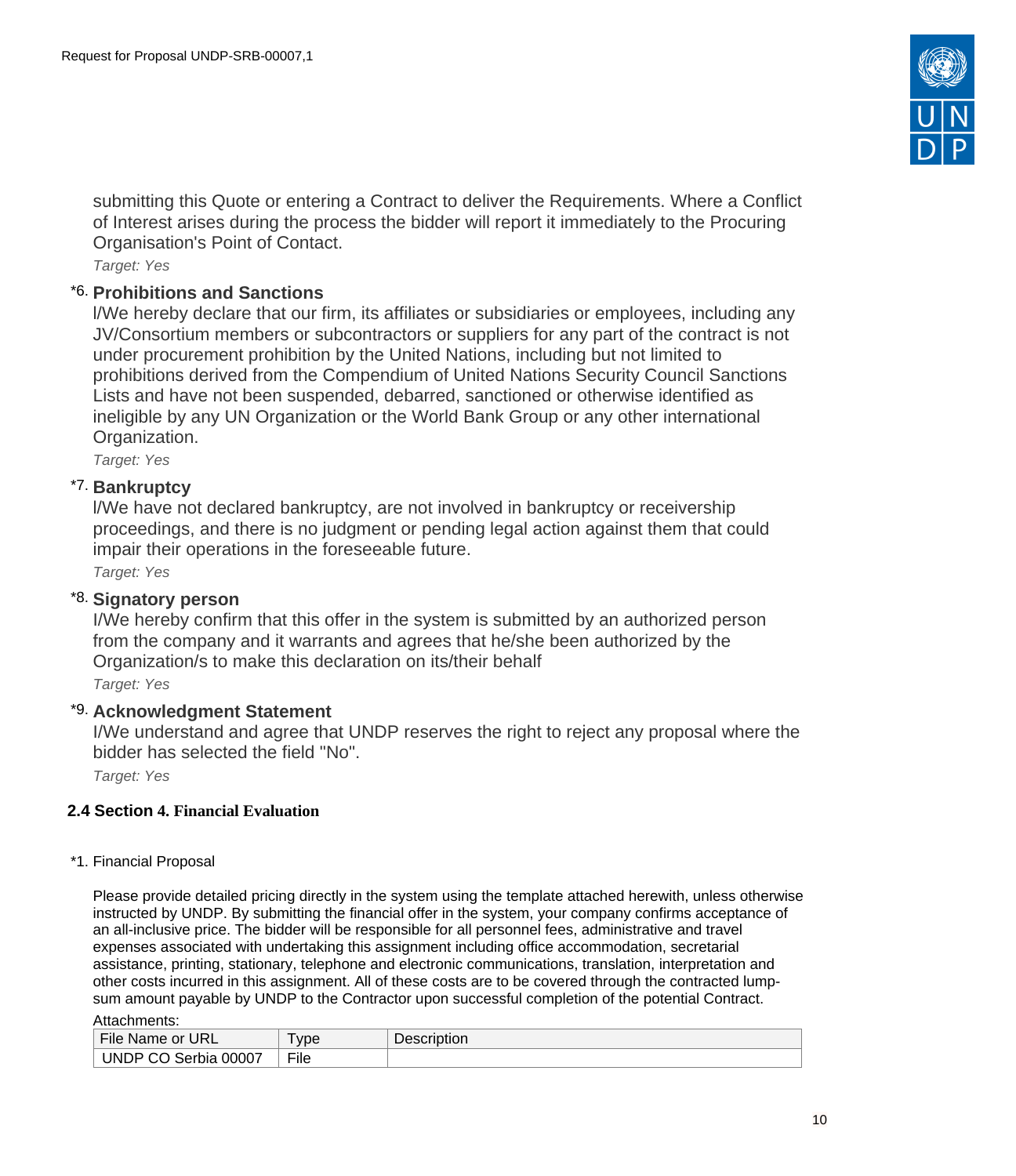

| - ⊾:ost Pr<br>וכ<br>$- - - - -$ |  |  |
|---------------------------------|--|--|

### <span id="page-10-0"></span>**2.5 Section I-1.**

- I-1. **Expertise and experience of the Bidder**
- I-2. **Methodology, Its Appropriateness to the Condition and Timeliness of the Implementation Plan**
- I-3. **Management Structure and Qualification of Key Personnel**

### <span id="page-10-1"></span>**2.6 Section I-2.**

I-1. This is an internal criteria. Each evaluator need to put the maximum score based on the scores given in the detailed criteria up to the maximum score allowed, e.g 1000 points.

## <span id="page-10-2"></span>**2.7 Section I-3.**

I-1. Total Amount from the Supplier's Response.